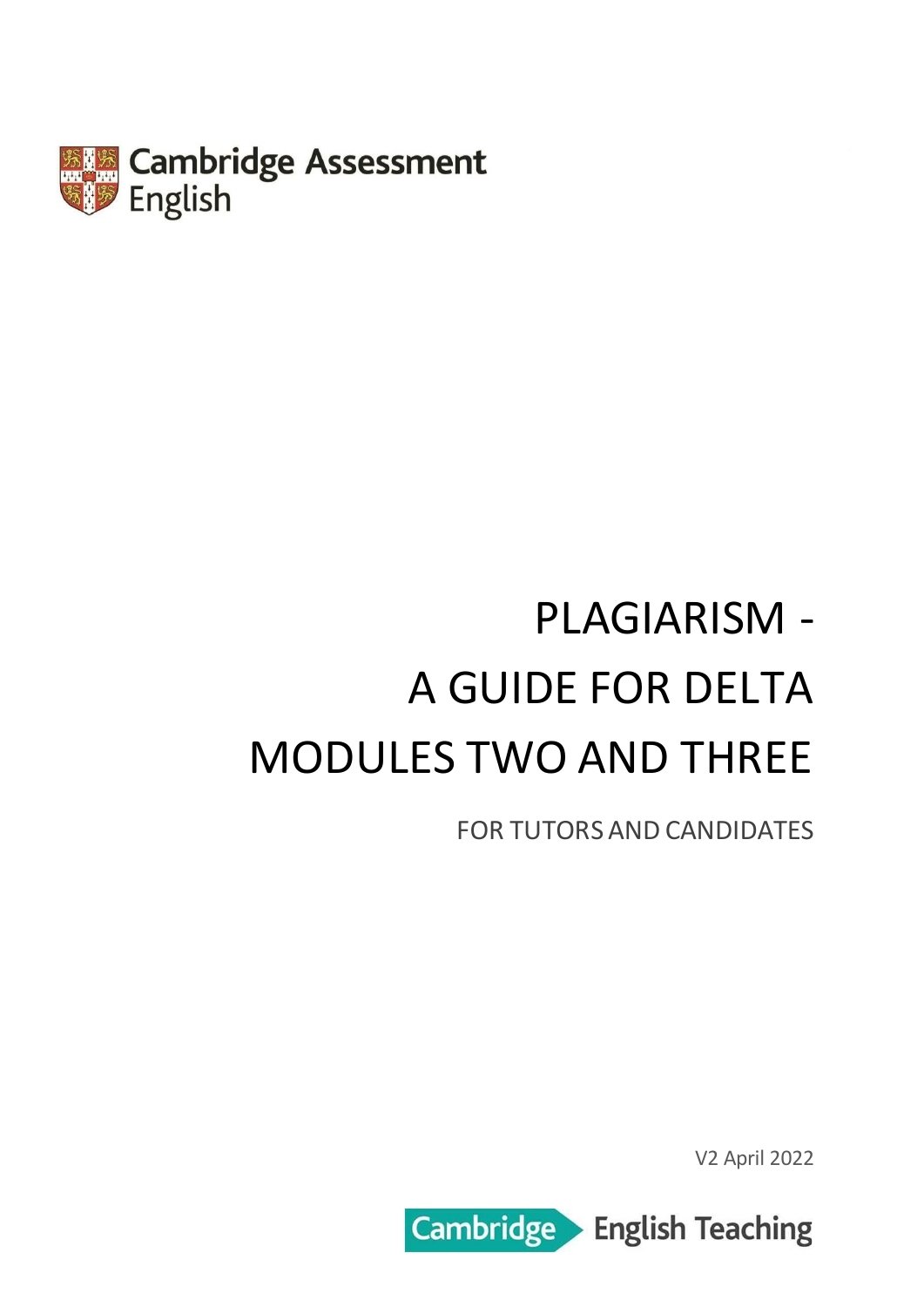This document is intended as a revision guide or summary aid on plagiarism for Delta Modules Two and Three tutors and candidates. **It is recommended that centres and tutors provide candidates with initial instruction on correct citation methods and how to avoid plagiarism before this summary is used.** Cambridge University provides an online tutorial which covers study skills promoting good academic practice, which can be found here: <https://libguides.cam.ac.uk/plagiarism/home>

#### The Cambridge University website definition of plagiarism is as follows:

using someone else's ideas, words, data, or other material produced by them without acknowledgement.

University statement on plagiarism (2019), retrieved 28.02.22from: <http://www.admin.cam.ac.uk/univ/plagiarism/students/statement.html>

This means that whether or not a candidate intends to cheat, the following are examples of what will be regarded as plagiarism:

- copying part or all of another student's essay
- copying language or ideas from a published or unpublished source without proper reference
- using other people's work to structure your own work, create an argument or present data without proper reference
- unauthorised collusion
- quoting directly without making it clear by standard referencing and the use of quotation marks and/or layout (indented paragraphs, for example) that you are doing so
- using text downloaded from the internet without referencing the source conventionally
- closely paraphrasing a text
- submitting work which has been undertaken wholly or in part by someone else.

Plagiarism may take different forms, some of which are not direct copying. This document, therefore, contains 8 examples of the most common forms of plagiarism and poor scholarship occurring on Delta Modules Two and Three.

Candidates are expected to know that all are **unacceptable**. Please familiarise yourself with the content.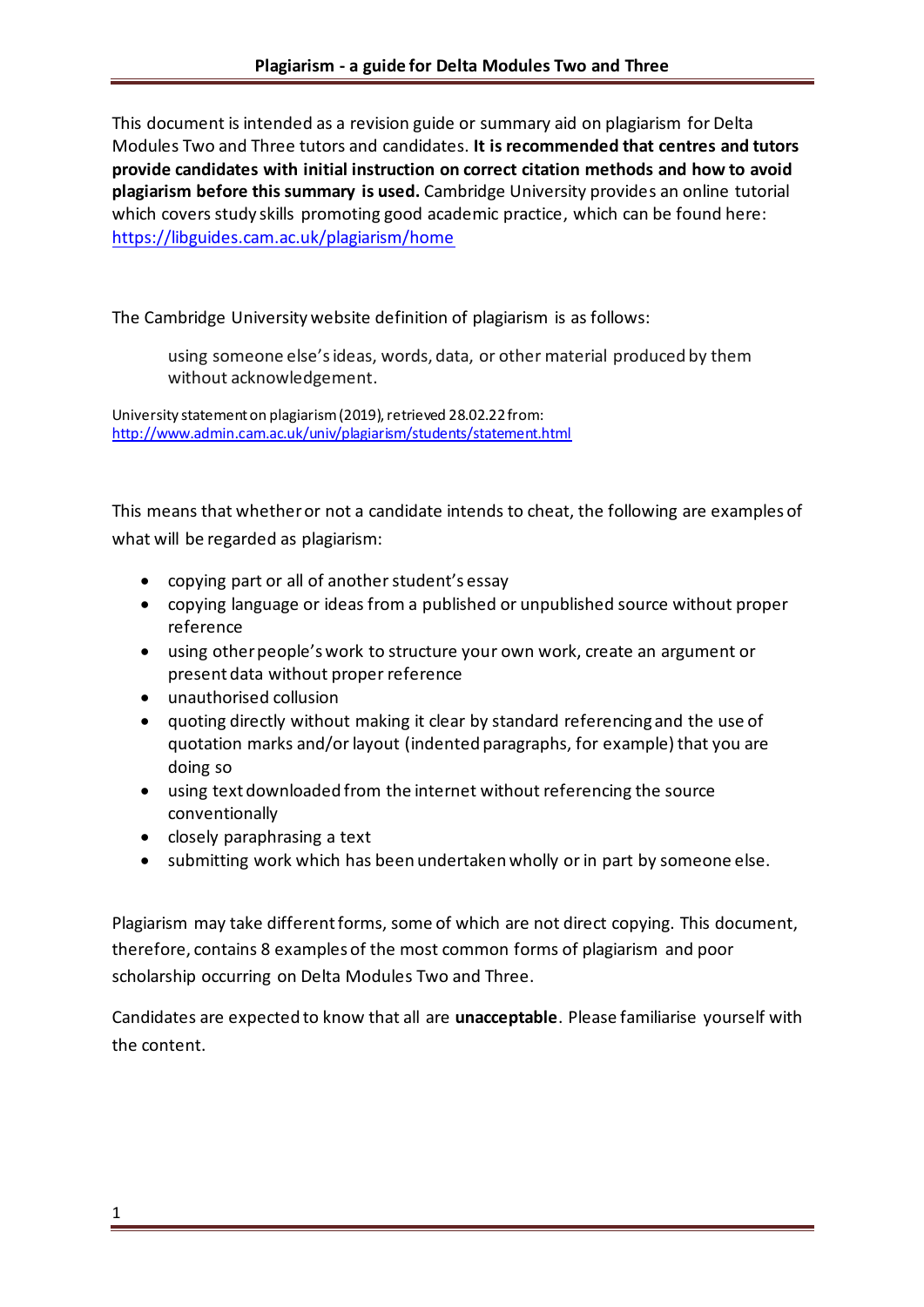# **Contents**

#### SECTION 1 - PLAGIARISM

#### SECTION 2 – POOR SCHOLARSHIP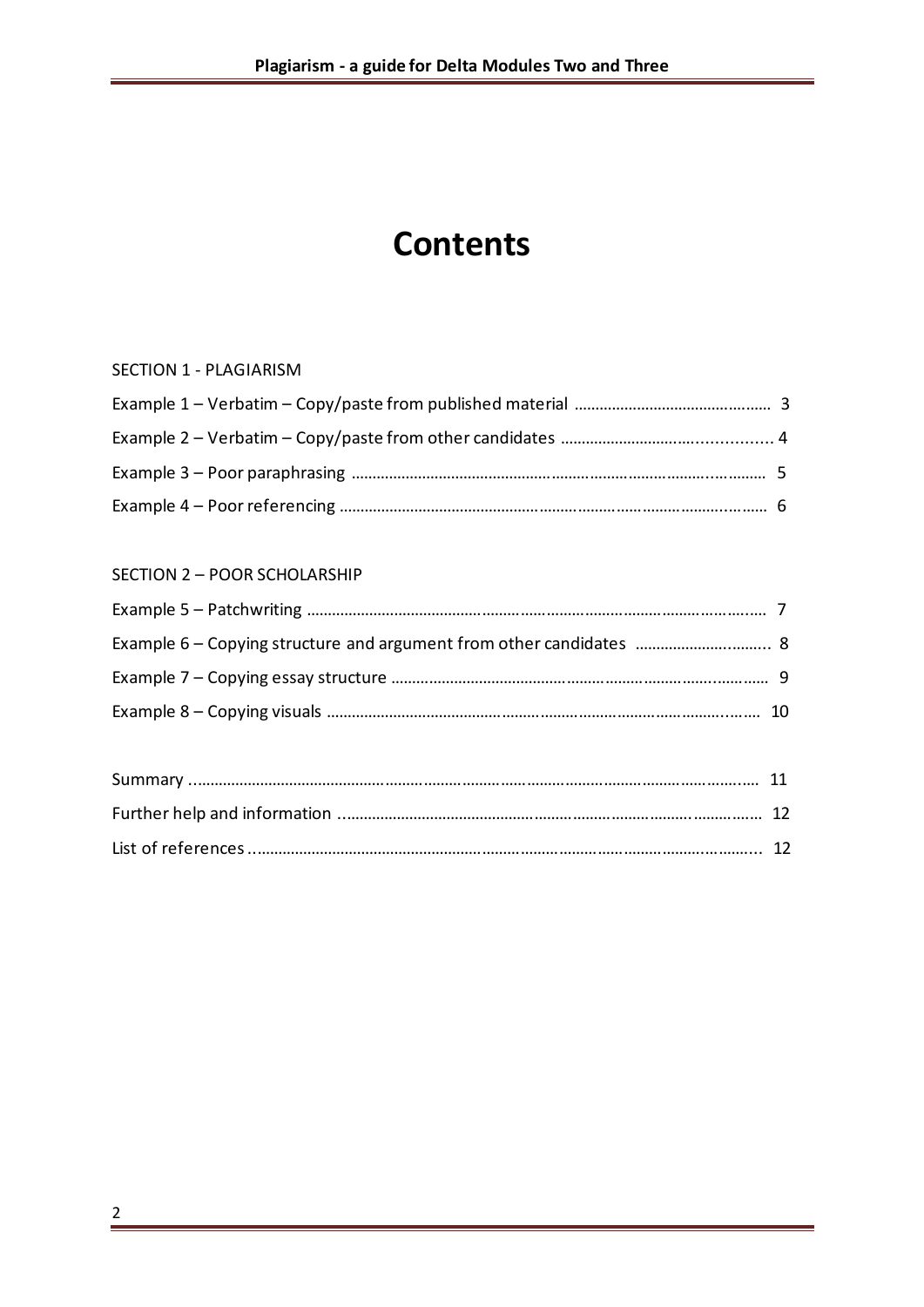#### **Section 1 - Plagiarism**

#### **Example 1 – Verbatim – Copy/paste from published material**

#### **Original Text**



#### **Candidate Text**



**Every** time you use someone's words – use citation conventions!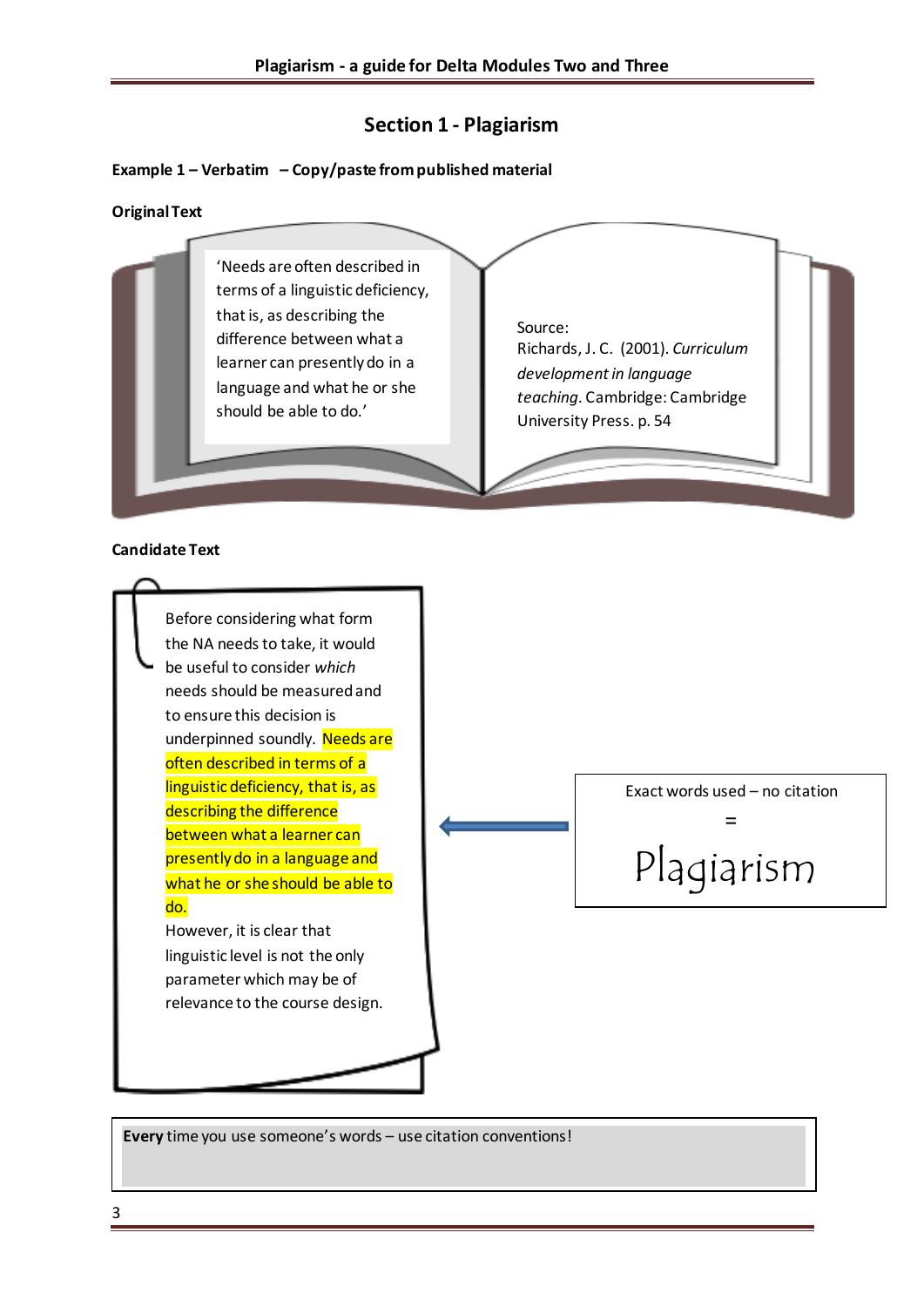#### **Example 2 – Verbatim – Copy/paste from other candidates**

#### **Candidate A**

As Long (2005) explains, '[t]riangulation of methods can involve use of different data-collection procedures' (p.29), which he goes on to enumerate (e.g. logs, interviews etc.). I have therefore interviewed my learners while sending questionnaires to their employers.

#### **Bibliography**

Long, M. H. (2005). *Second Language Needs Analysis*. Cambridge: Cambridge University Press.

#### **Candidate B**



Do **not** use parts of other assignments in your work.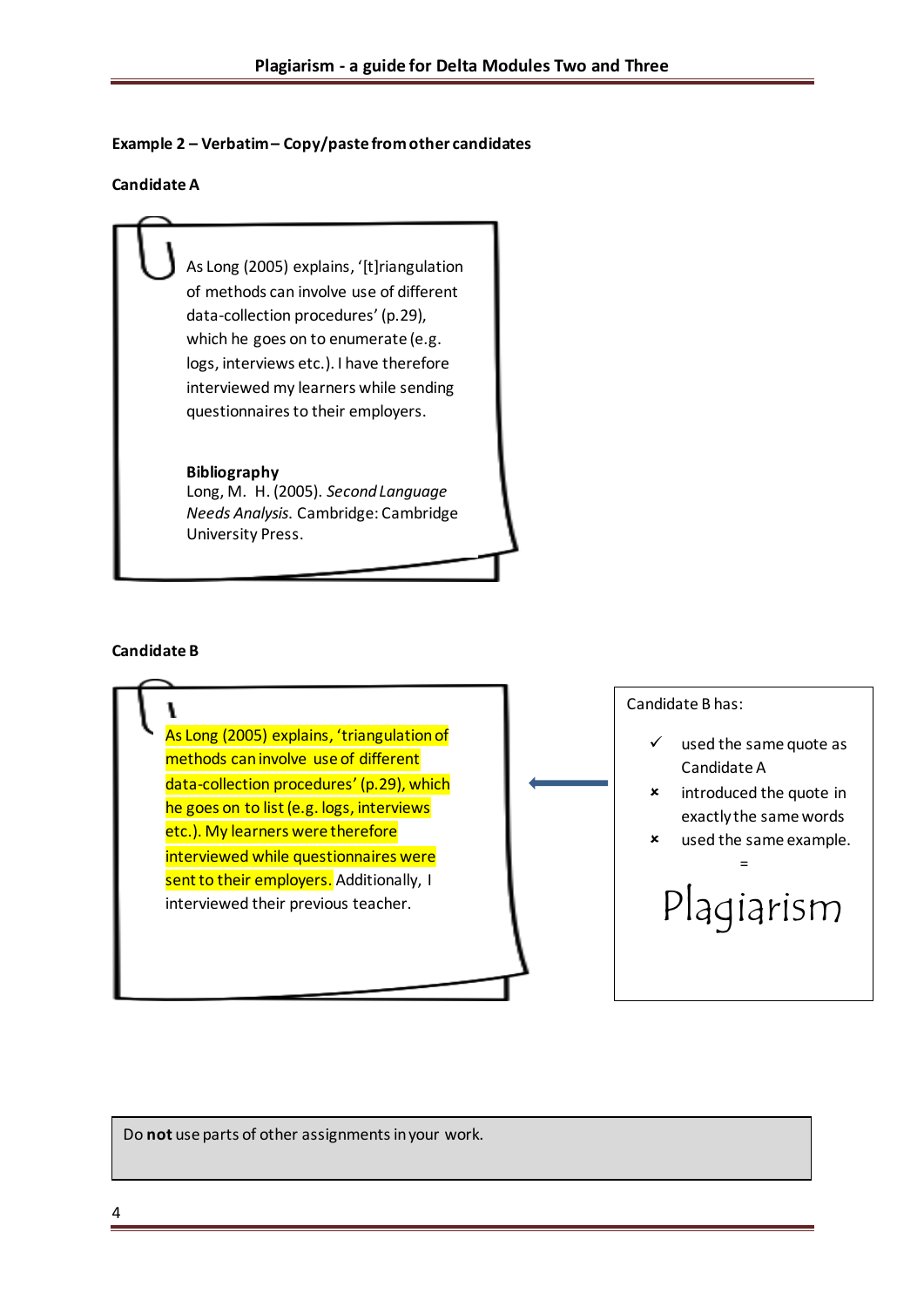#### **Example 3 – Poor paraphrasing**

#### **Original Text**



#### **Candidate Text**



**Every** time you use someone's ideas – provide a citation.

A good paraphrase expresses the original idea in your **own** words **and** structure while still acknowledging any source referred to.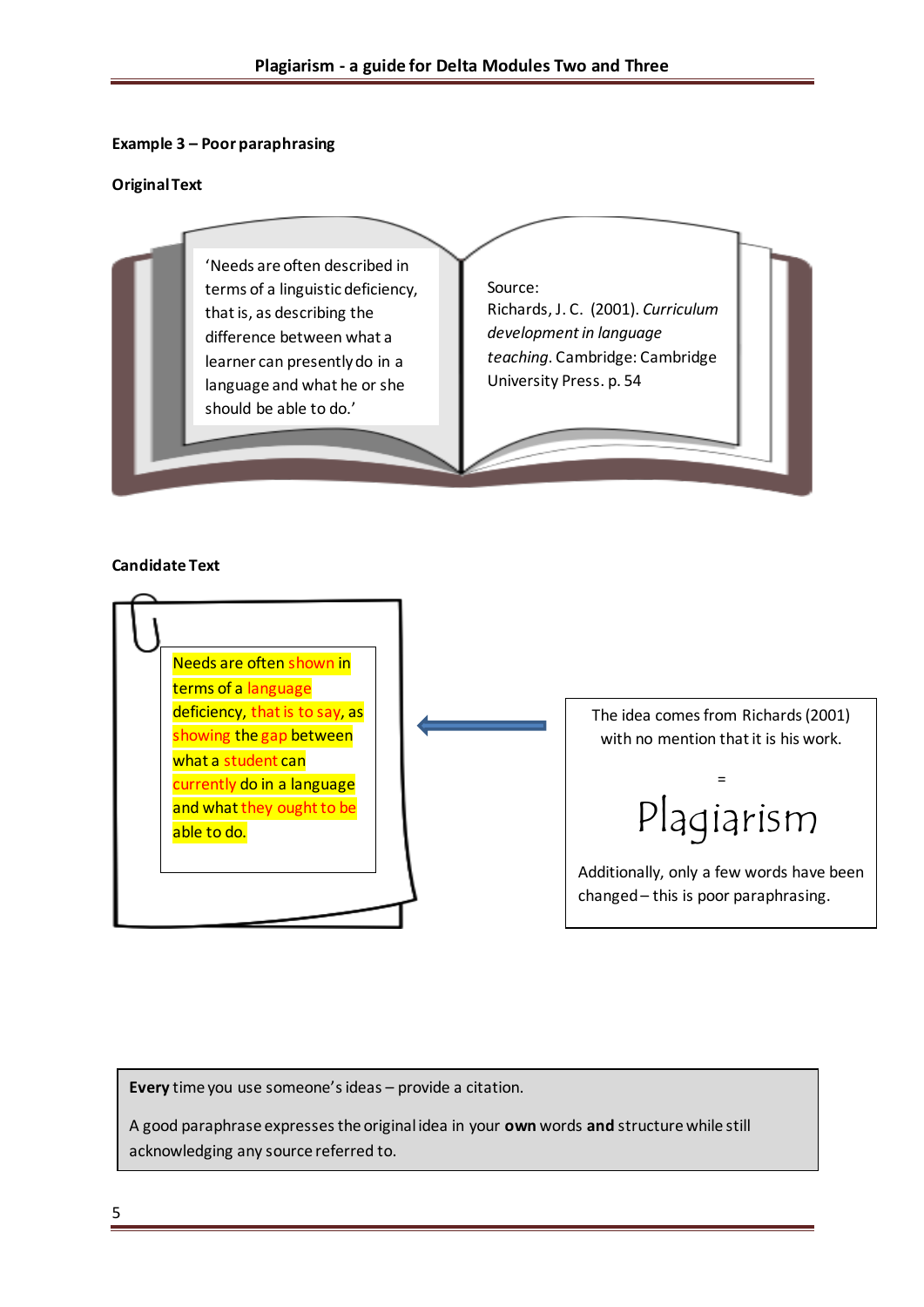#### **Example 4 – Poor referencing**

#### **Original Text**



#### **Candidate Text**



When you use someone's words, make sure that **all** the citation conventions are used.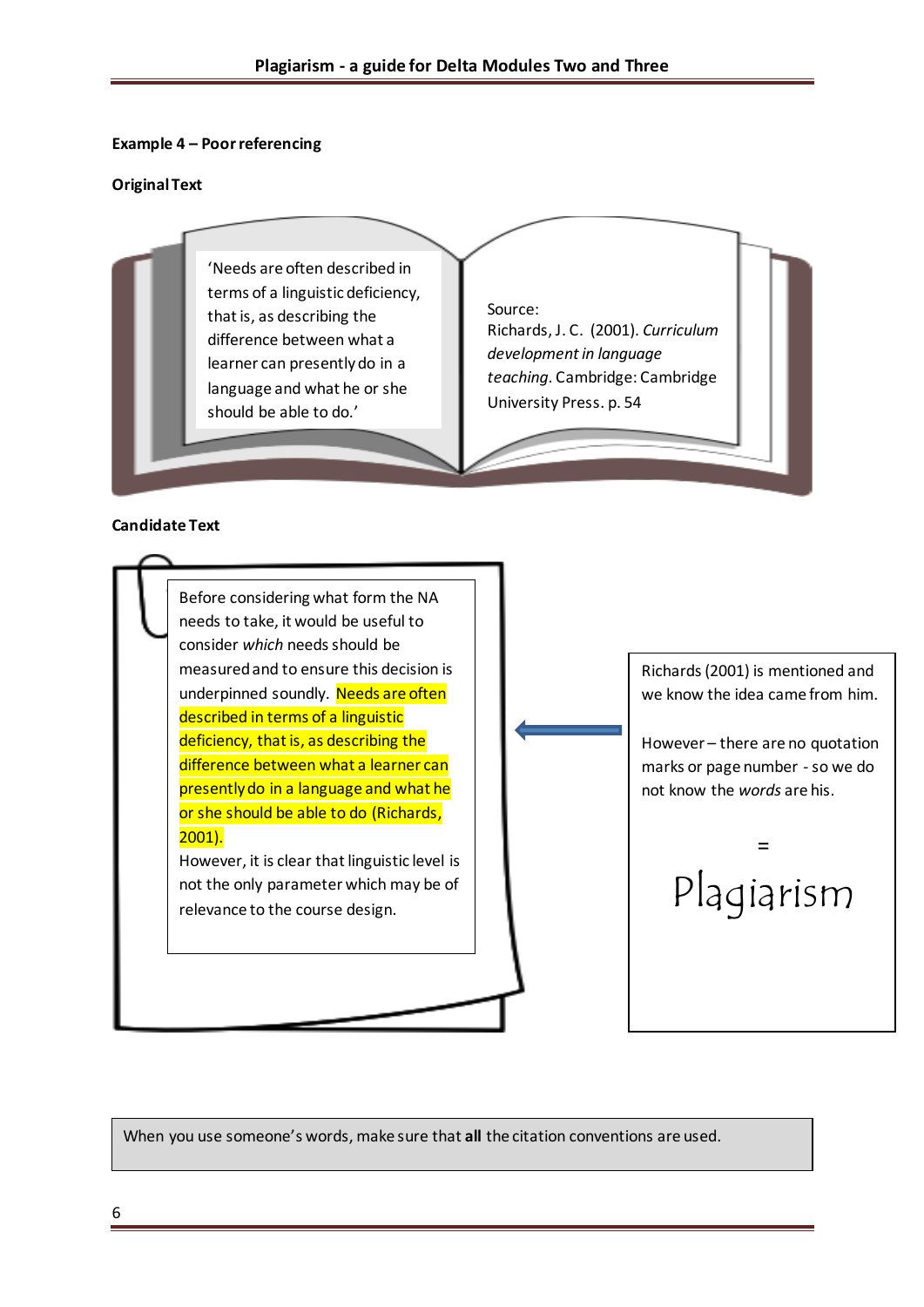### **Section 2 – Poor scholarship**

#### **Example 5 – Patchwriting**

#### **Original text**



#### **Candidate Text**

Before outlining which NA instruments have been selected for this study, it will be useful to consider the activity of analysing needs. 'Needs are often described in terms of a linguistic deficiency, that is, as describing the difference between what a learner can presently do in a language and what he or she should be able to do' (Richards, 2001, p. 54). However, it should be evident that '[t]eachers, learners, employers, parents, and other *stakeholders*[…] may thus all have different views as to what needs are' (op cit). 'Needs analysis can thus have a political dimension' (Richards, 2001, p. 56) and as Richards (op cit) explains, can be managed to meet certain pre-decided objectives.

 $\checkmark$  Correctly cited quotations

- $\checkmark$  one well paraphrased idea **but**
	- only one sentence of candidate's own work
	- **= poor academic writing.**

### **Beware of excessive citation with no personal interpretation or reaction.**

In some instances, this could be interpreted as plagiarism. It is **always** poor practice.

Use quotes and paraphrases to support **your** argument. Do not simply re-create someone else's argument. React to sources, don't just repeat them.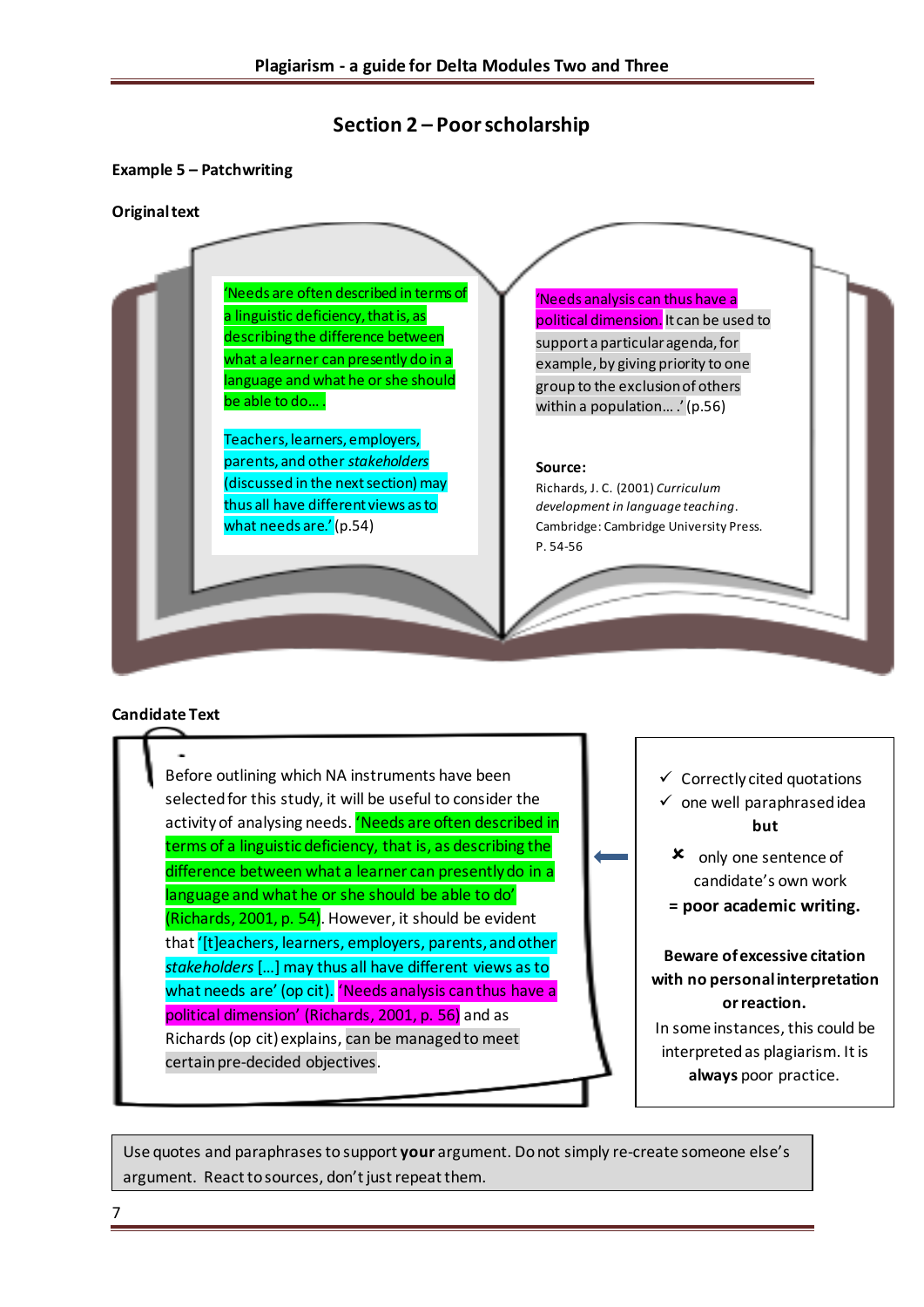**Example 6 – Copying structure and argument from other candidates**

#### **Candidate A**

It is now important to consider the term *Needs Analysis* in order to make an informed decision on choice of NA instrument. 'Needs are often described in terms of a linguistic deficiency, that is, as describing the difference between what a learner can presently do in a language and what he or she should be able to do' (Richards, 2001, p. 54) but this is not the only type of 'need' that may be useful for course design. There are other needs which can be seen as relevant, including learner motivation and the number of hours available for instruction. Richards (2001) highlights that many different stakeholders will have different priorities to be considered.

#### **Candidate B**

In this section, I will discuss the meaning of *Needs Analysis* to justify my choice of NA instrument. 'Needs are often described in terms of a linguistic deficiency, that is, as describing the difference between what a learner can presently do in a language and what he or she should be able to do' (Richards, 2001, p. 54). While this is true, it may be a simplistic view of NA as other types of need can be equally pertinent (e.g. learner motivation). Indeed, Richards (2001) highlights that many different stakeholders will have different priorities to be considered.

Candidate B has:

- $\checkmark$  presented the same quote as Candidate A
- **\*** introduced the quote in the same way as Candidate A
- used the same counter-argument as Candidate A
- used Candidate A's paraphrase

**Candidate B has used Candidate A's argument, structure and paraphrase**

= Poor scholarship and plagiarism

Do **not** use other assignments to **structure** your arguments.

Do **not** use other people's paraphrasing; find the source and paraphrase the original **yourself**.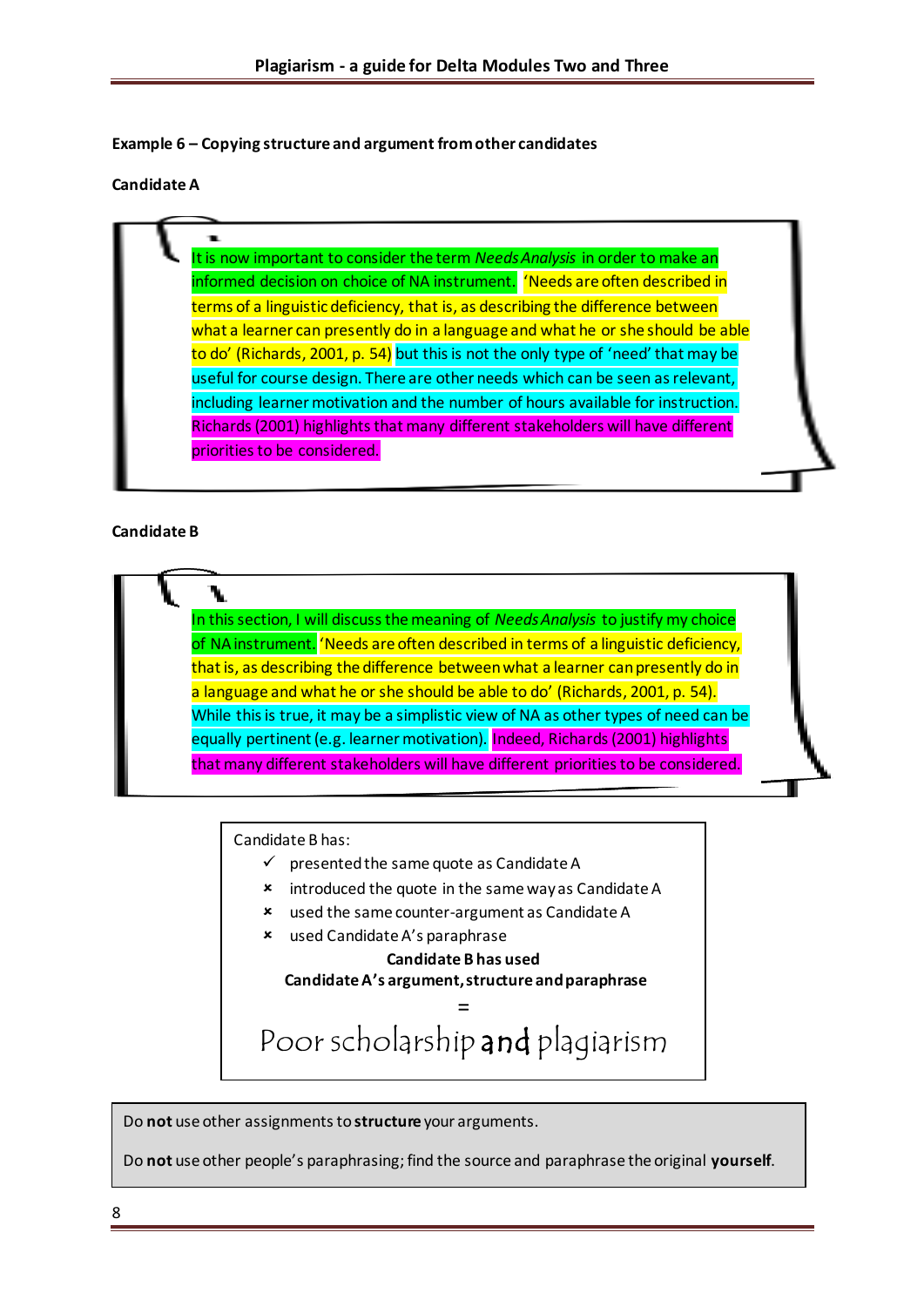#### **Example 7 – Copying essay structure**

**Candidate A – Contents Page**







Within the constraints of the requirements outlined in the Handbook, organise **your** essay to suit **your** content.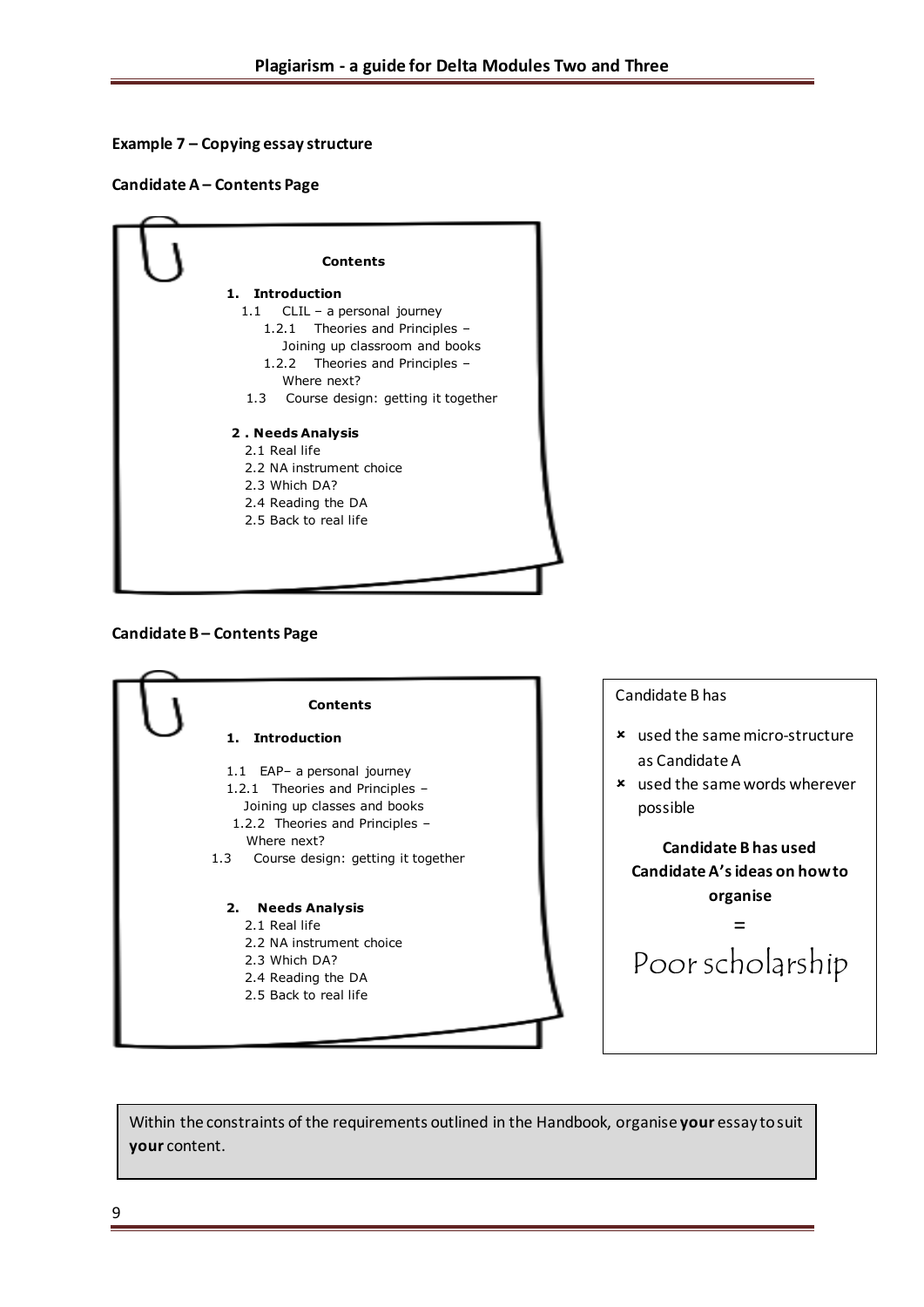







✓ Different content presented by Candidate B **but**

Candidate A's original presentation copied

= Poor scholarship

Design **your own** visuals to best present **your** content or use generic graphs.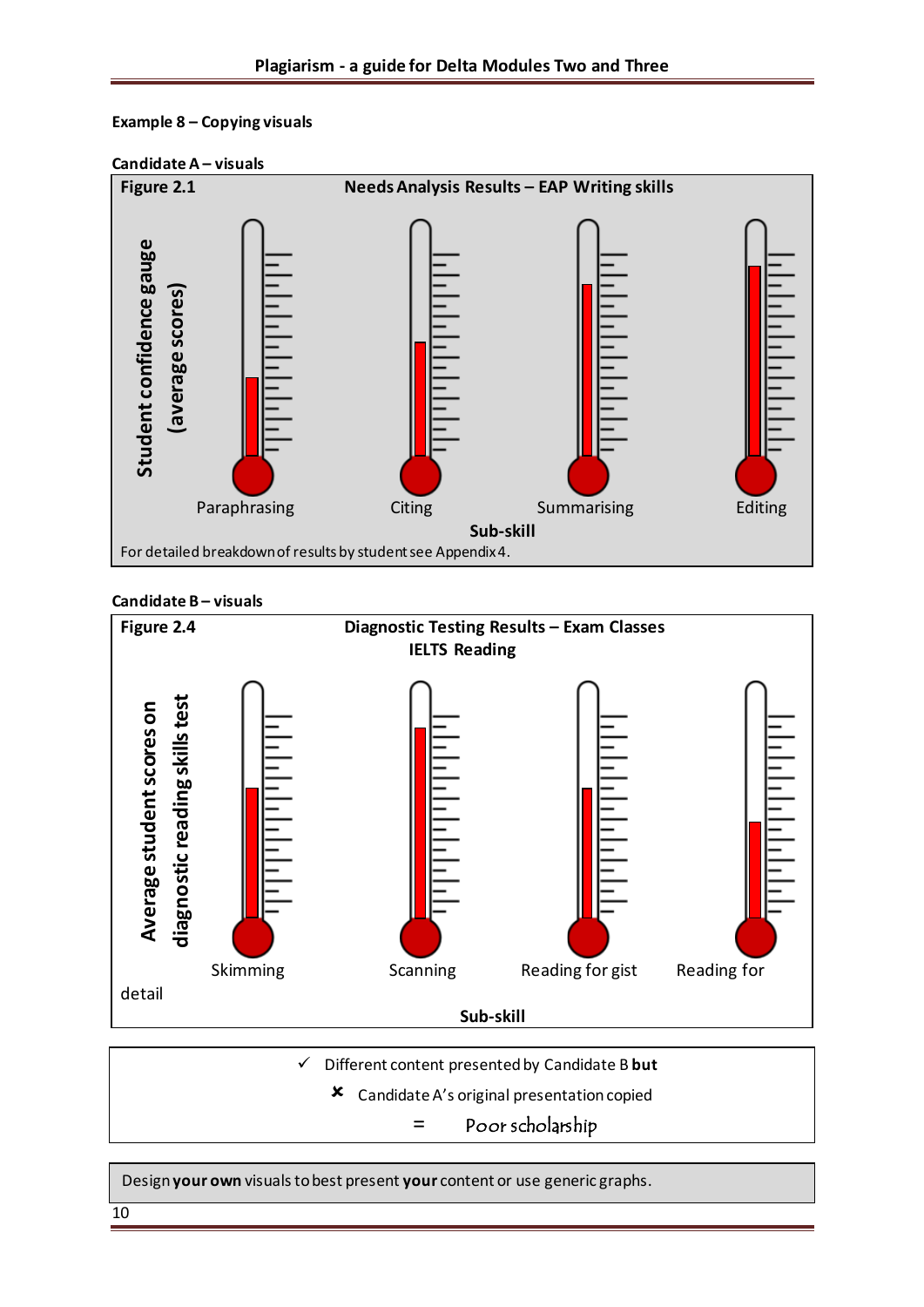# **Summary**

# **Please remember…**

Every time you use someone's **words** – use **all** the proper citation conventions.

Every time you use someone's **ideas** – provide a citation.

Do **not** use parts of other assignments in your work and do **not** use other assignments to **structure**  your arguments.

Do **not** use other people's paraphrasing; find the source and paraphrase the original **yourself**.

A good paraphrase expresses the original idea in your **own** words **and** structure.

Within the constraints of the requirements outlined in the Handbook, organise **your** essay to suit **your** content.

Design **your own** visuals to best present **your** content or use generic graphs.

If you need help with any of the above, ask your tutor, consult the Cambridge University plagiarism site (see next page) or do an internet search. There is plenty of advice on the web.

On Delta Modules Two and Three, all assignments are automatically saved in a plagiarism-detection package which:

- ✓ highlights **all** matches in the text between the submitted work and published works
- ✓ highlights matches with **any** submitted Delta Module Two or Three assignment.

**If plagiarism is found to have occurred, your result may be permanently withheld.**

**You can find out more about the possible outcomes at https://www.cambridgeenglish.org/help/malpractice/teaching-qualifications/**